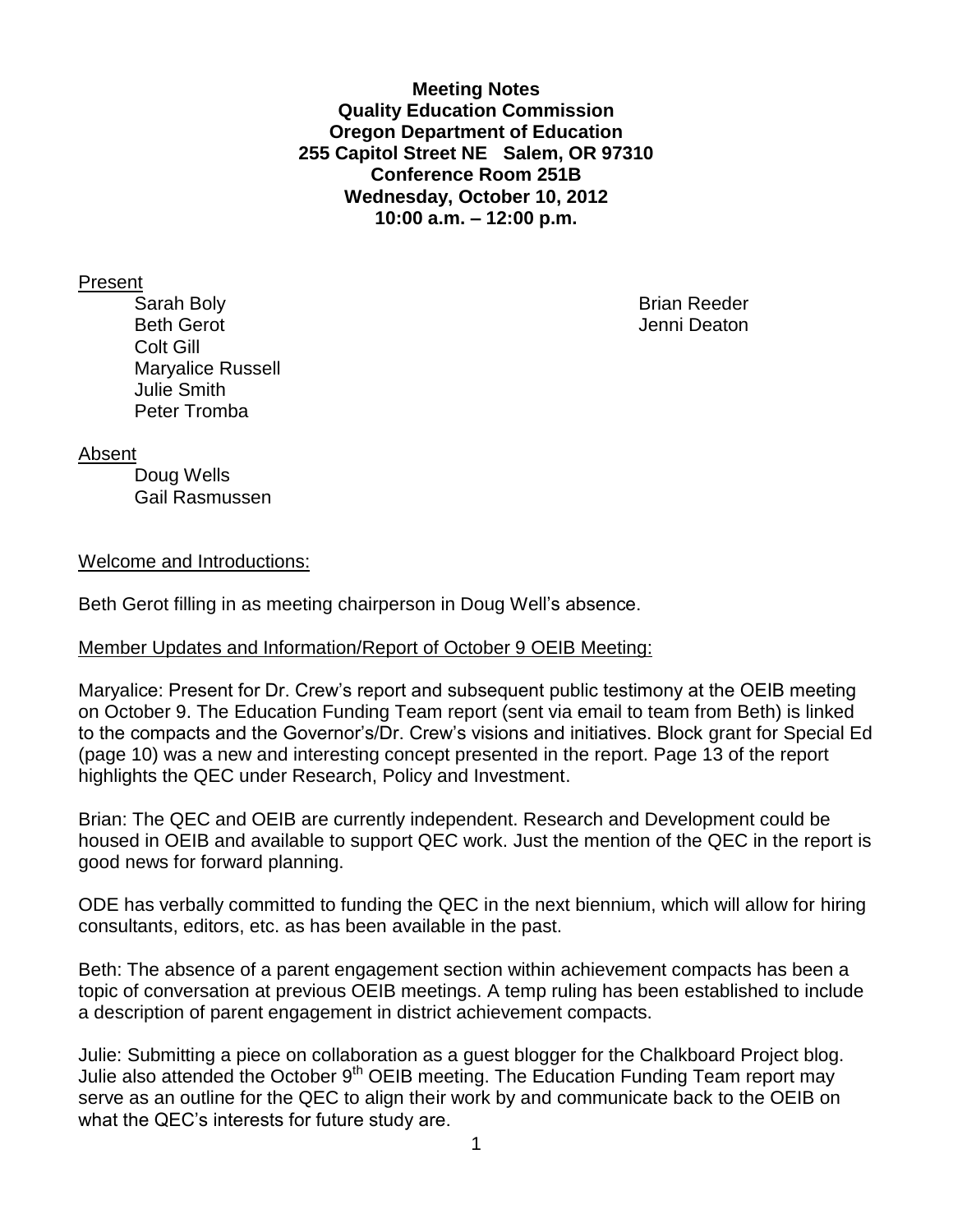The statewide longitudinal data system was also an agenda item at the OEIB meeting. The purpose is to build a system with the ability to follow students over time; the current systems are not all integrated into one place that can be tapped into via portals. Different audiences/users would have varying levels of access to the data (parents, teachers, principals, ODE staff, etc.) Portals would allow the right information to be available to the right people.

ODE may not currently collect/have all of the data that the state needs in the new longitudinal data system. The new system would be able to incorporate both the data that ODE collects, and data that districts collect individually (e.g. district comments about a student). The system should be able to draw from different databases so a wide range of information is accessible through the portals.

To determine the budget for the system, we need to first subtract savings for the work we already do to figure how many new dollars would be required.

The longitudinal data system goal is ambitious but not outside of technical capabilities for the state.

The matched pair school methodology is a well-supported approach; funding next biennium will allow the QEC to broaden the scale for matched-pair research.

The QEM is still predominantly about funding, but best practices are also very important. Building in P-K may be more difficult now than Higher Ed due to data access.

## QEM Briefs:

Brief #1: Group consensus that the draft compiled by Sarah is ready for any necessary final edits and dissemination.

Dissemination channels:

- Post on QEC website
- Link in email to Superintendent's listserv
- Press release?
- Give to Craig Hawkins to share at next Superintendent's Meeting as a talking item

Julie's blog submission will serve as a great companion to the brief.

How many additional briefs would be necessary?

#### Next Steps on resource path work:

Brian would like to create a best practices brief that focuses on his continued resource path work. He is currently working on checking inconsistencies across cohorts in the results. With the current emphasis on early childhood and P/K, these resource path results will highlight the importance of middle school as suggested by the data. Include tie-in with Dr. Crew's MS/HS transition initiative.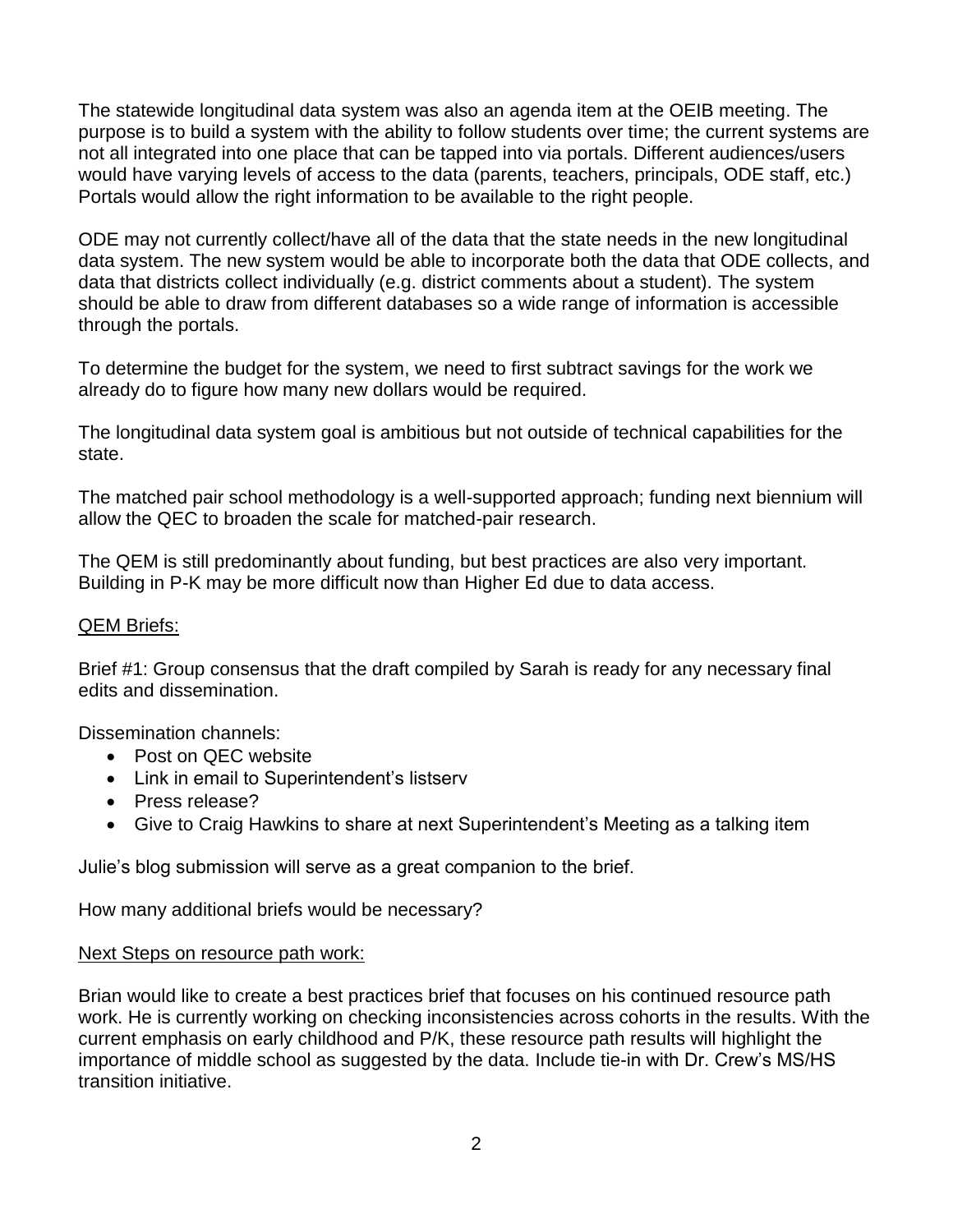Key link: path of performance/level of preparedness

# Next steps for QEC:

College-credit in high school and the variation of fees across the state is a key issue to consider.

Analyzing data: meeting/exceeding vs. growth model data will look distinctively different.

• The ability to follow students is getting better and better; valuable data to incorporate into the QEM

Resource path brings in actual results data; bringing performance data in as longitudinal may pay big dividends.

Factor for colleges to explore: K-12 educational landscape in much more hands-on/handholding (human support) than the college level. Increased sustainability and student retention may be seen if personalization was increased in college, especially for incoming freshman who are still adjusting to the transition.

Who stays in Oregon/leaves Oregon after high school? Research whether there are correlations to a certain demographic/culture?

Look at students who go on to college, and consider the high school they came from

 Compare the high school experience to the college experience; direct observation for what does not show up in data.

Barriers to access are also an issue for post-secondary education; it is vital to get information to students regarding their financial aid options early, so they can be planning on going to college instead of planning on not being able to attend college.

The more college credits student achieve in high school, the more motivated they are to go on to college and complete their degree.

Consider a matched-pair study examining college preparation in high school.

Research how students' level of success/completion in college may be linked to the high school they attended and why.

Data needs:

- National Clearinghouse for completion/degrees
- Requests to OUS for data

Would there be large enough student numbers to compare school to school? (Many small high schools across Oregon)

What about community college data? Part of 40-40-20; how will we look at this sector?

Dual-college credit allows students to develop a transcript with community colleges